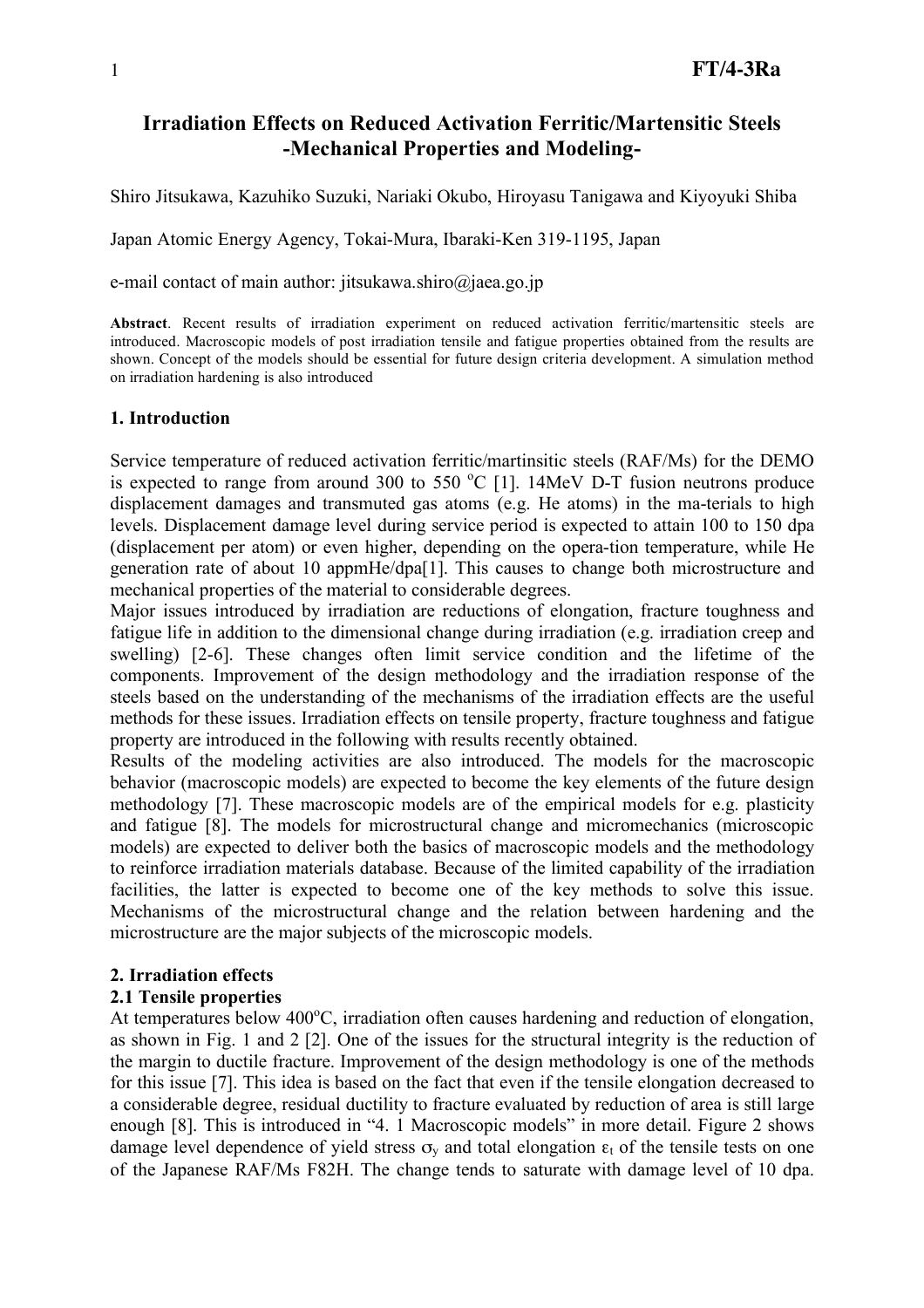Therefore the methods applicable at 10 dpa level are expected to be available at higher damage levels.



*Fig. 1 Typical engineering stress-strain curves after irradiation*



*Fig. 2 Damage level dependence of Yield stress and Total elongation*

#### **2.2 Fracture toughness**

Decrease of fracture toughness and upper shelf energy, as well as increase of DBTT are occurred by irradiation also below 400  $\rm{^6C}$  [1, 2]. Figure 3 shows the damage level dependence of DBTT of F82H. DBTT tends to saturate with damage levels.

DBTT shift has been indicated to have close relationship to irradiation hardening [1]. As seen in Fig. 4, DBTT-shift seems to be accompanied by irradiation hardening, although the scatter for DBTT is large because of its nature of the brittle fracture. These facts suggest that the reduction of the flow stress/hardness (after irradiation) may result in smaller toughness degradation. The arrows in the figure indicates "He effects", which is discussed in "3.2 He effect on fracture" in more detail.

#### **2.3 Fatigue properties**

It has been often indicated that residual ductility is closely related to the number of cycles to failure (Manson-Coffin relation: M-C relation) for steels without irradiation [9]. Residual ductility after irradiation is typically about half of that before irradiation, as indicated in "4.1 Macroscopic models". This suggests no large degradation is expected by irradiation (typically, ¼ of that before irradiation is expected from the M-C relation). Considering into the large scatter of fatigue life, the deviation is rather small, as seen in Fig. 5. Indeed, irradiation effect on the number of cycles to failure does not seem to be large [10]. However, relatively large degradation was seen at a small strain range of about 0.5% in plastic strain.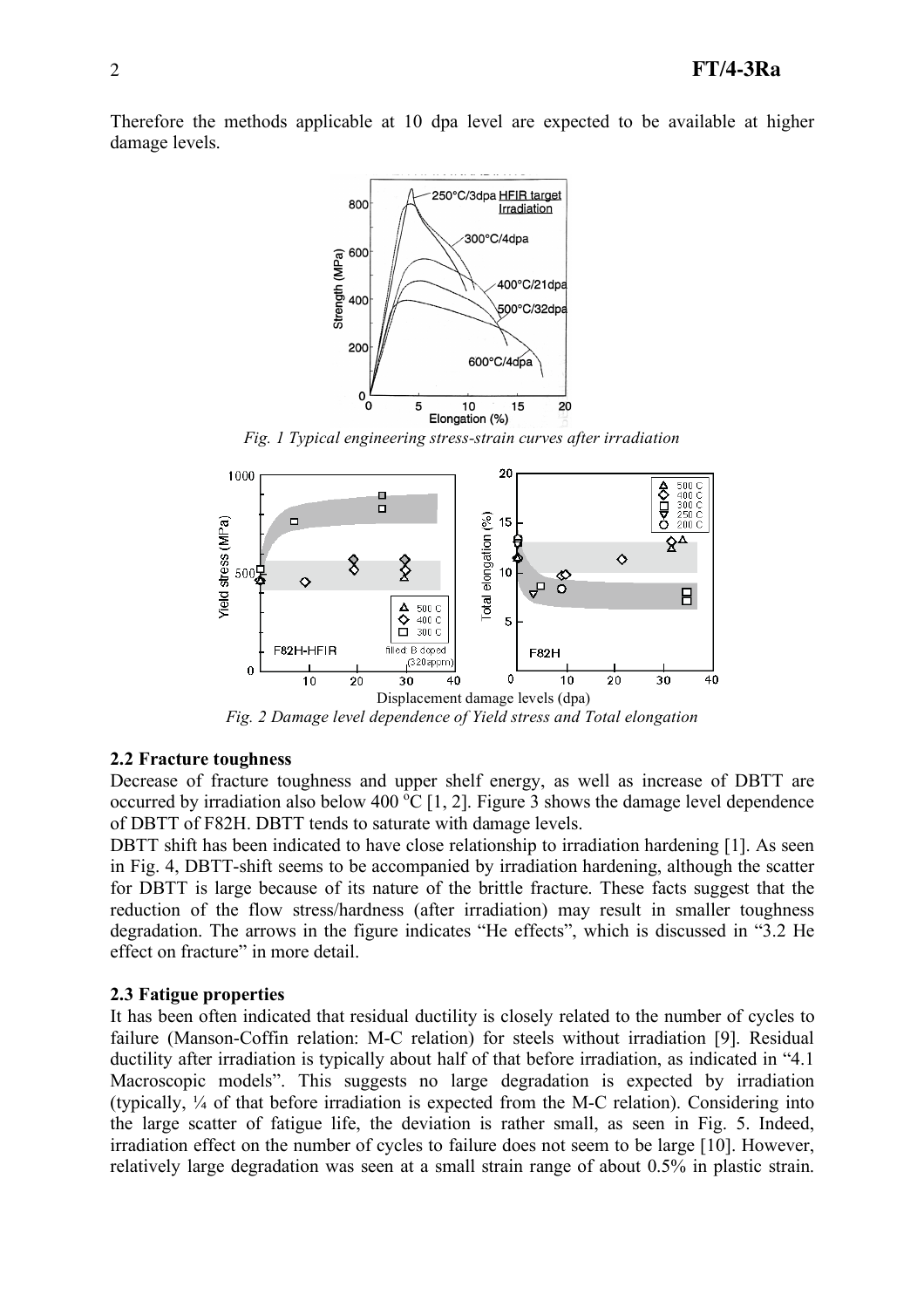Fatigue life was reduced by around one order. This reduction was accompanied by the change of the fracture surface: the feature indicates that fatigue crack was propagated with channel fracture like mechanism, suggesting an important role of dislocation channeling at small strain ranges [10]. Channel deformation to fracture is occurred by a characteristic dislocation microstructure in deformed metals and alloys after irradiation [11].

Irradiation effect on fatigue life does not seem to be large, except the reduction at small strain ranges. On the other hand, a large softening during fatigue loading of irradiated specimen is a fact need to be taken into account for the development of design methodology (this will be discussed further in "4.1 Macroscopic models").



*Fig. 3 Damage level dependence of DBTT for RAF/Ms and conventional steels*



*Fig. 4 Relation between DBTT-shift and increase of yield stress by irradiation*



*Fig. 5 Fatigue life (Number of cycles to failure and plastic strain range) before and after irradiation*

# **3. Feasibility to blanket structural materials**

**3.1 Reduction of tensile elongation and DBTT-shift**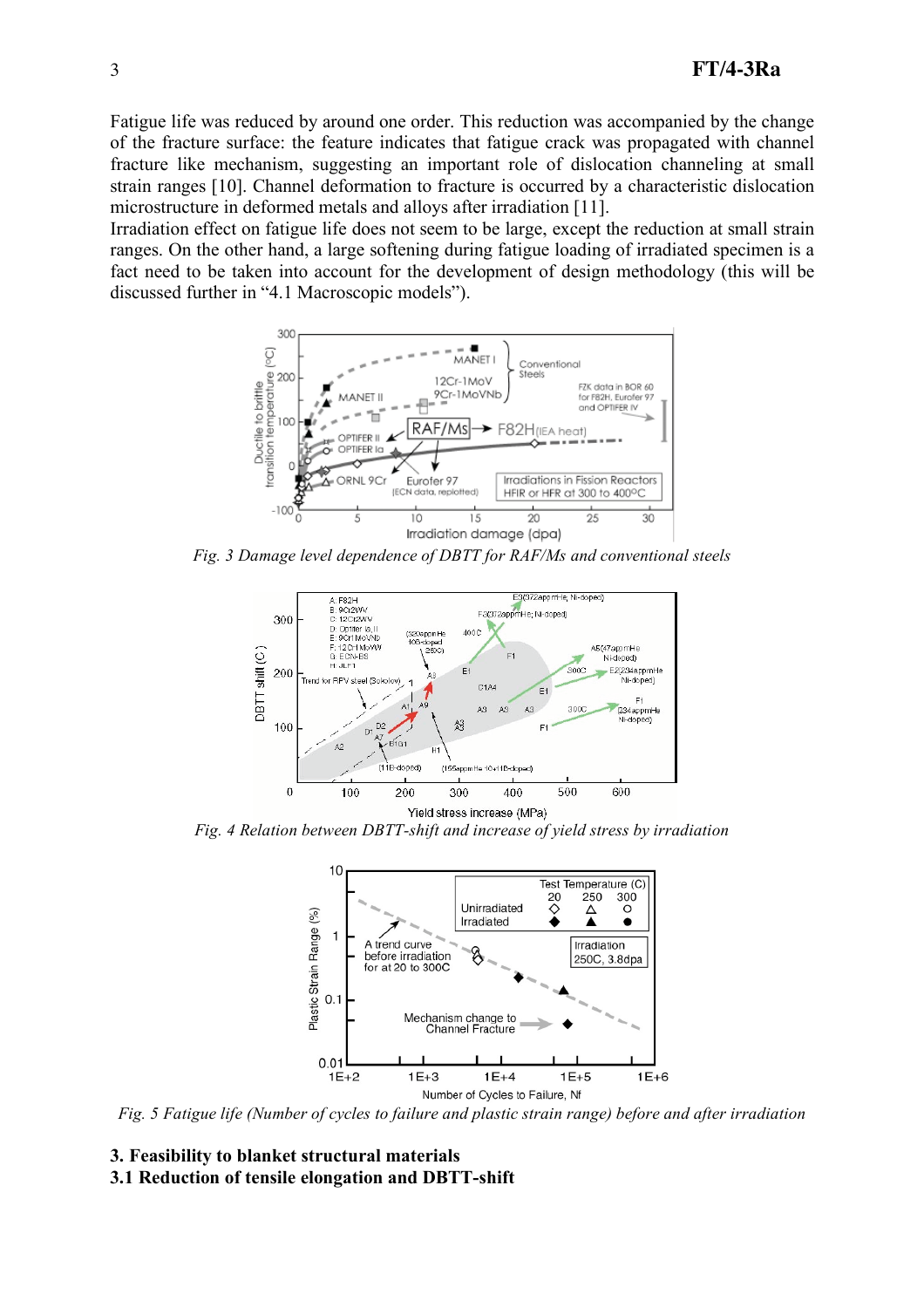Significance of the reduction of elongation and DBTT-shift after irradiation is discussed. Elongation falls rather rapidly with damage levels up to 5 and 10 dpa, depending on temperature (see, Fig. 2). Above this damage level, the change with dose becomes smaller. This suggests that the design criteria applicable to 5-10 dpa level is expected to be also available at higher dpa levels. Although the large reduction of et is occurred, residual ductility to fracture evaluated from the reduction of area RA was not small [8]. Therefore, most of RAF/Ms including F82H should be applicable to DEMO, as far as the residual ductility to fracture is concerned. This is one of the keys for the development of design criteria, as indicated in "4.1 Macroscopic modeling" [7, 8].

Mechanical loading by coolant pressure becomes zero for the water-cooled blanket. Water pressure at 200 °C is relatively small; 25% of that at 300 °C. Upper limit for DBTT is thought to be between 100 °C to 300 °C depending on operation and inspection methodologies (300 °C is the lower bound of water temperature during normal operation). Suppose the upper temperature limit is 150  $\mathrm{^{\circ}C}$  for the coolant condition without significant mechanical loading, the results for RAF/M of F82H, Eurofer and ORNL9Cr seem to be applicable up to a damage level of about 30 dpa and even higher.

As described above, two significant issues of irradiation induced changes of reduction of elongation and DBTT-shift can be reduced or solved by the development of design methodology and optimization of operation scenario. It should be noted that these optimistic view relying on the saturation tendency with damage levels. He effect may violate this trend to some extent, as introduced in the next section.

#### **3.2 He effect on fracture**

Specimens doped with 10B and 58Ni to produce He atoms in the materials has been irradiated with fission neutrons. Effect of the doping was indicated by arrows in Fig. 4. Red arrows correspond to 10B doping, while green arrows for 58Ni doping. As seen in the figure, DBTTshift seemed to be accompanied by hardening depending on the specimens tested. 10B doped specimens exhibited rather larger DBTT-shift to the hardening, however. It might suggest a small He effect to enhance fracture other than hardening. Although this rather small effect is seen, DBTT-shift seemed to be domi-nated by hardening at He levels of below 400 appm, and the plots almost follows a re-lation of  $\triangle DBTT=0.5\Delta\sigma_{v}$ . It is well recognized that Ni-doping enhances irradiation hard-ening. Effect of B on irradiation hardening has not been clearly understood, however the result suggests some effect to enhance irradiation hardening [12]. So, it might be concluded that doping of B and Ni was accompanied by hardening resulted in DBTT-shift, but the He effect on DBTT-shift or hardness has not clearly identified at He levels below 400 appm. To distinguish the He effect from those by B and Ni addition, isotopic tailoring experiments with 10B, 11B, etc. have been also carried out.

With increasing He levels, irradiation hardening seems to be enhanced with He. Figure 6 shows He level dependence of irradiation hardening obtained by dual ion-beam irradiation (simultaneous irradiation with both Fe+3 and He+). Results clearly indicates that additional hardening had occurred at He levels  $>1000$  appm with He implantation rates of 10appmHe/dpa and 100 appmHe/dpa [13]. This additional hardening would have significant meaning, because it may reduce residual ductility to fracture. Indeed, tensile results reported by Henry after irradiation in SINQ PSI clearly indicates the additional hardening at He levels >1000 appm reduced residual ductility [14]. Additional hardening by He seems to reduce residual ductility to limit the lifetime of the component. Also, the method to reduce the loss of residual ductility is quite important for the application of RAF/M to blanket structural materials.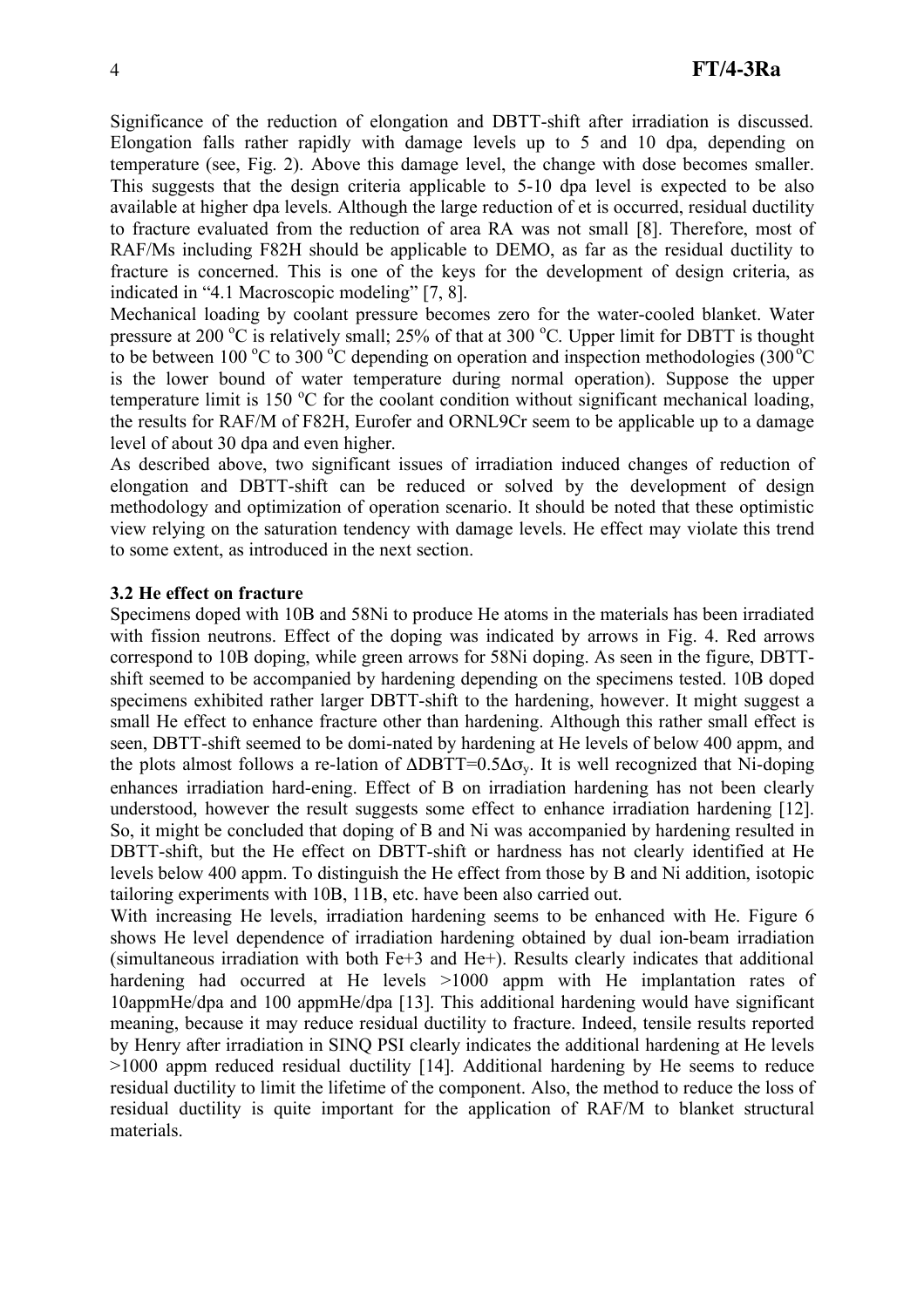

*Fig. 6 Additional hardening by He occurred by dual-ion (Fe and He ions) beam irradiation*

#### **4. Modeling**

#### **4.1 Macroscopic models**

Some of the macroscopic models are obtained from empirical relationships. Because those macroscopic models are applied to predict deformation and fracture of the component, the models need to be formulated taking the deformation mode into account to provide good insight to the mechanical response of the component [7].

#### **(a) Tensile properties**

"Tensile test results" are the load-displacement relations of particular "structures" with typical configurations of round bar and strip. Therefore the relations exhibit clearly the effect of configurations in the strain region of plastic instability. Irradiation hardened specimen readily exhibits plastic instability. To escape from such "configuration effect", therefore, In Situ measurement of deformation of the specimen has been carried out (see figure 7). True stress-true strain (Ts-s) relation obtained by this test technique is shown in Fig. 8. Ts-s relations before and after irradiation indicated that the relation is well described with an equation of  $\sigma_y = A(\epsilon_0 + \epsilon_p)^n$  without regard to the degree of irradiation hardening [7, 8]. One of the important out put from Ts-s relation is that even engineering stress-strain relations exhibit only work softening, Ts-s relations indicate residual work hardening capability. Also, residual ductility to fracture remains about half of that before irradiation for RAF/Ms. Therefore, the margin to the onset of ductile fracture under bending and torsion condition should be considerably large. In addition, fracture condition (true stress and equivalent true strain of  $\varepsilon_0+\varepsilon_p$ ) under uniaxial tension is almost unchanged before and after irradiation. This also suggests the residual ductility after irradiation may be obtained readily from flow stress level and the equation. This seems to be valuable to obtain allowable stress level, therefore, this is one of the keys for design criteria development.



*Fig. 7 Strain distribution in irradiated F82H tensile specimen*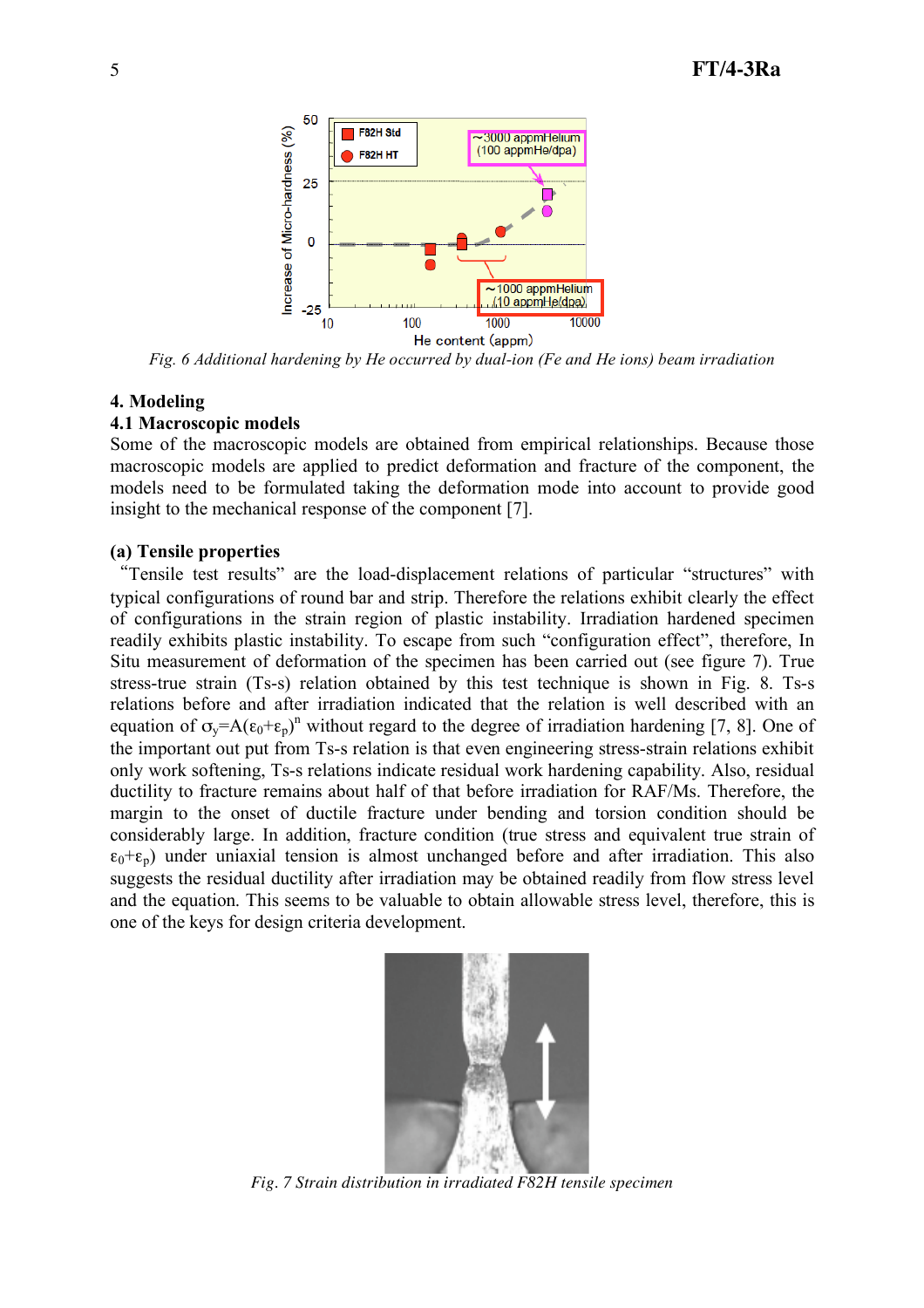

*Fig. 8 (a) True stress-strain curves of F82H before and after irradiation*



*Fig. 8 (b) Relation of True stress-strain curves and ductile fracture condition before and after irradiation*

#### **(b) Fatigue behavior**

Effect of irradiation on the fatigue life does not seem to be strong, except that accompanied by the mechanism change to channel fracture at low strain ranges [10]. On the other hand, cyclic stress amplitude decreased with fatigue loading. The stress amplitude decreased to approach to that of without irradiation. This large decrease also causes accumulation of fatigue damage where the cyclic softening occurred relatively rapidly (by e.g. stress concentration) resulting in shorter fatigue life of the structure.

The fatigue mechanism change to channel fracture by irradiation at a small strain range is also an issue to be examined in future.

#### **4.2 Microscopic modeling to expand the capability of irradiation materials database**

For the designing and the licensing of the components without irradiation effect, a number of materials data are required. On the other hand, irradiation effects are de-pending on temperature, damage level and external stress on the component. There-fore, it may be expected that larger number of materials data over various conditions would be required. However, capability of the irradiation facilities is apparently limited even if IFMIF is in operation. Extending of the capabilities of irradiation materials data-base by modeling and numerical simulation would be one of the methods to compen-sate the limited capability of irradiation facility. Feasibility of this methodology is an issue in future, but it may contain a method to predict microstructural development at atomis-tic level of mechanisms. Also, the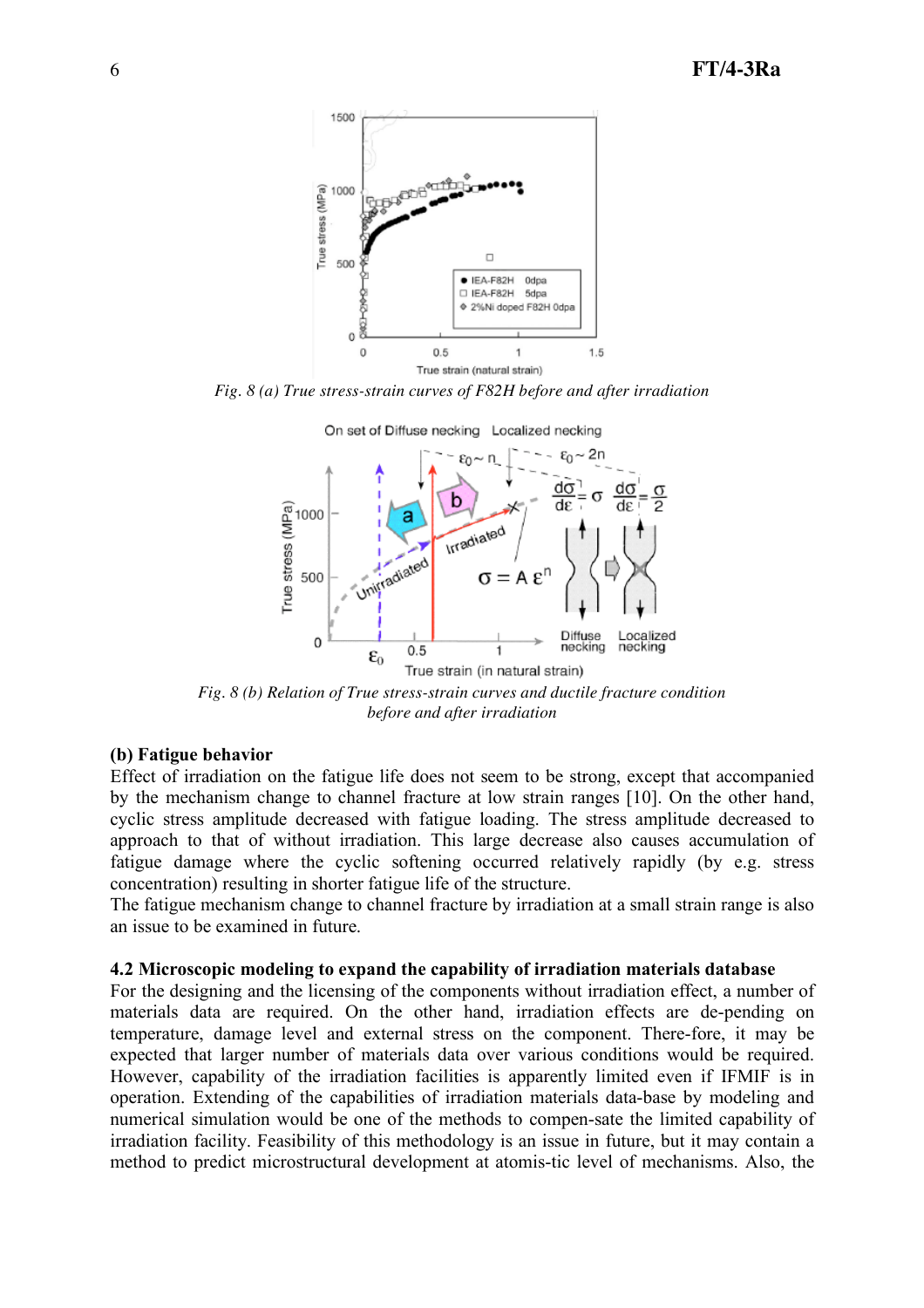relation between microstructure and some of the mechanical properties such as hardening is one of the key methods to be developed.

## **5. Improvement of irradiation performance**

As indicated previously, additional hardening is occurred with He levels of >1000appm in addition to enhance the separation at boundaries in RAF/Ms at temperatures below  $400^{\circ}$ C. This may limit the lifetime of the component. To increase the margin to ductile fracture and reduction of DBTT, reduction of flow stress level after irradiation seem to be beneficial. Longer tempering time (an example of stronger tempering condition) resulted in lower hardness before and after irradiation. For the issue of DBTT-shift by irradiation, reduction of non-metallic inclusions should be also effective.

## **6. Summary**

(1) Accomplishment by the activities of RAF/M development is briefly introduced.

(2) Effect by reduction of elongation and DBTT-shift will remain in the range capable of management by the improvement of design methodology, except the He effect at levels of >1000 appm.

(3) Irradiation effects on fatigue behavior is rather small, except for the mechanism change at a small strain ranges. However, the large cyclic softening of irradiation hardened steel may become an issue.

(4) Transmutation produced He atoms at concentrations >1000 appm causes additional hardening and enhance the separation at crystallographic boundaries. These may limit the lifetime of the component with RAF/Ms.

(5) For the improvement of the design methodology, empirical models of the irradiation effects on several mechanical properties have been conducted. A constitutive equation for plasticity has been proposed.

(6) Optimization of the tempering condition to reduce hardness after irradiation is one of the methods to expand the margin to fracture after irradiation.

# **Reference**

- [1] S. Jitsukawa, A. Kimura, A. Kohyama, R. L. Klueh, A. A. Tavassoli, B. van der Schaaf, G. R. Odette, J. W. Rensman, M. Victoria and C. Petersen, "Recent results of the reduced activation ferritic/martensitic steel development", J. Nucl. Mater. 329-333 (2004) 39-46.
- [2] S. Jitsukawa, M. Tamura, B. van der Schaaf, R. L. Klueh, A. Alamo, C. Petersen, M. Schirra, P. Spaetig, G. R. Odette, A. A. Tavassoli, K. Shiba, A. Kohyama and A. Kimura, "Development of an extensive database of mechanical and physical properties for re-duced-activation martensitic steel F82H", J. Nucl. Mater. 307-311 (2002) 179- 186.
- [3] Akihiko Kimura, Ryuta Kasada, Akira Kohyama, Hiroyasu Tanigawa, Takanori Hirose, Kiyoyuki Shiba, Shiro Jitsukawa, Satoshi Ohtsuka, Shigeharu Ukai, M.A. Sokolov, R.L. Klueh, Takuya Yamamoto and G.R. Odette, "Recent progress in US–Japan collaborative research on ferritic steels R&D", J. Nucl. Mater. 367-370 (2007) 60-67.
- [4] R. L. Klueh, "ELEVATED-TEMPERATURE FERRITIC AND MARTENSITIC STEELS AND THEIR APPLICATION TO FUTURE NUCLEAR REACTORS", ORNL/TM-2004/176, Nov., 2004.
- [5] A. Kohyama, M. Seki, K. Abe, T. Muroga, H. Matsui, S. Jitsukawa and S. Matsuda, "Interactions between fusion materials R&D and other technologies", J. Nucl. Mater. 283-287 (2000) 20-27.